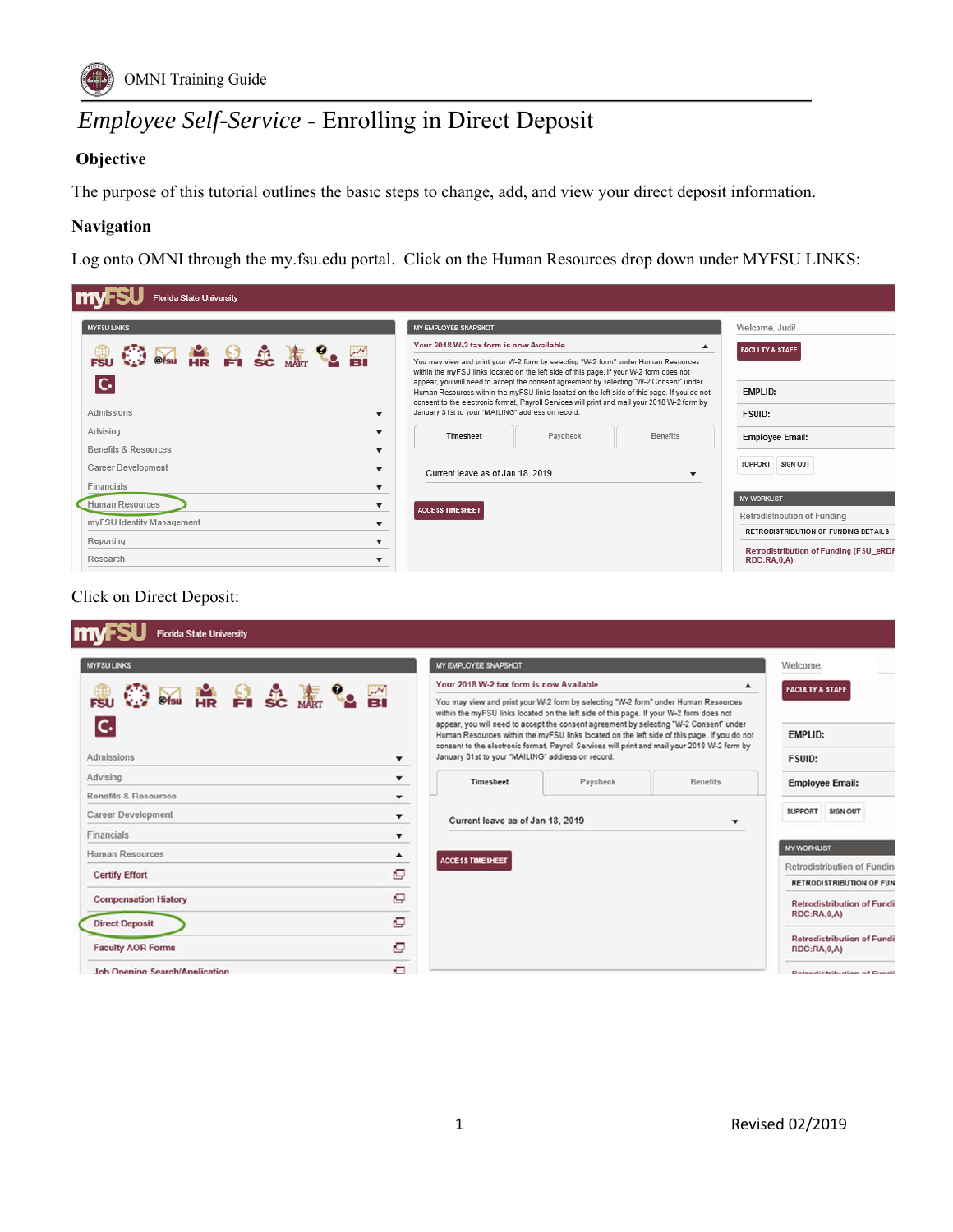

At this point, as an extra layer of security, an authentication screen will appear to verify that it is indeed you attempting to gain access to your direct deposit information. If you have already set up your authentication method you may proceed. If you have not previously set up the authentication method or need to change the data, please contact the FSU IT Service Desk at 850-644-4357.

| <b>Need</b><br><b>Help?</b>                    | Device:<br>Landline (XXX-XXX-<br>Choose an authentication method | $\check{~}$         |
|------------------------------------------------|------------------------------------------------------------------|---------------------|
| 850-644-4357                                   | <sup>(2)</sup> Call Me                                           | Call Me             |
| What is this? L'<br>Add a new device           | F<br><b>Bypass Code</b>                                          | Enter a Bypass Code |
| <b>My Settings &amp; Devices</b><br>Need help? | Remember me for 30 days                                          |                     |
| Powered by Duo Security                        |                                                                  |                     |
|                                                |                                                                  |                     |

Once you are set up to proceed, choose your authentication method and verify it is you.

You may establish a maximum of two direct deposit accounts in OMNI. You may contact the Controller's Office Payroll Services if more than two accounts are needed. If you have direct deposit, then your primary account should already be established. If it is not, then you should add your primary account first.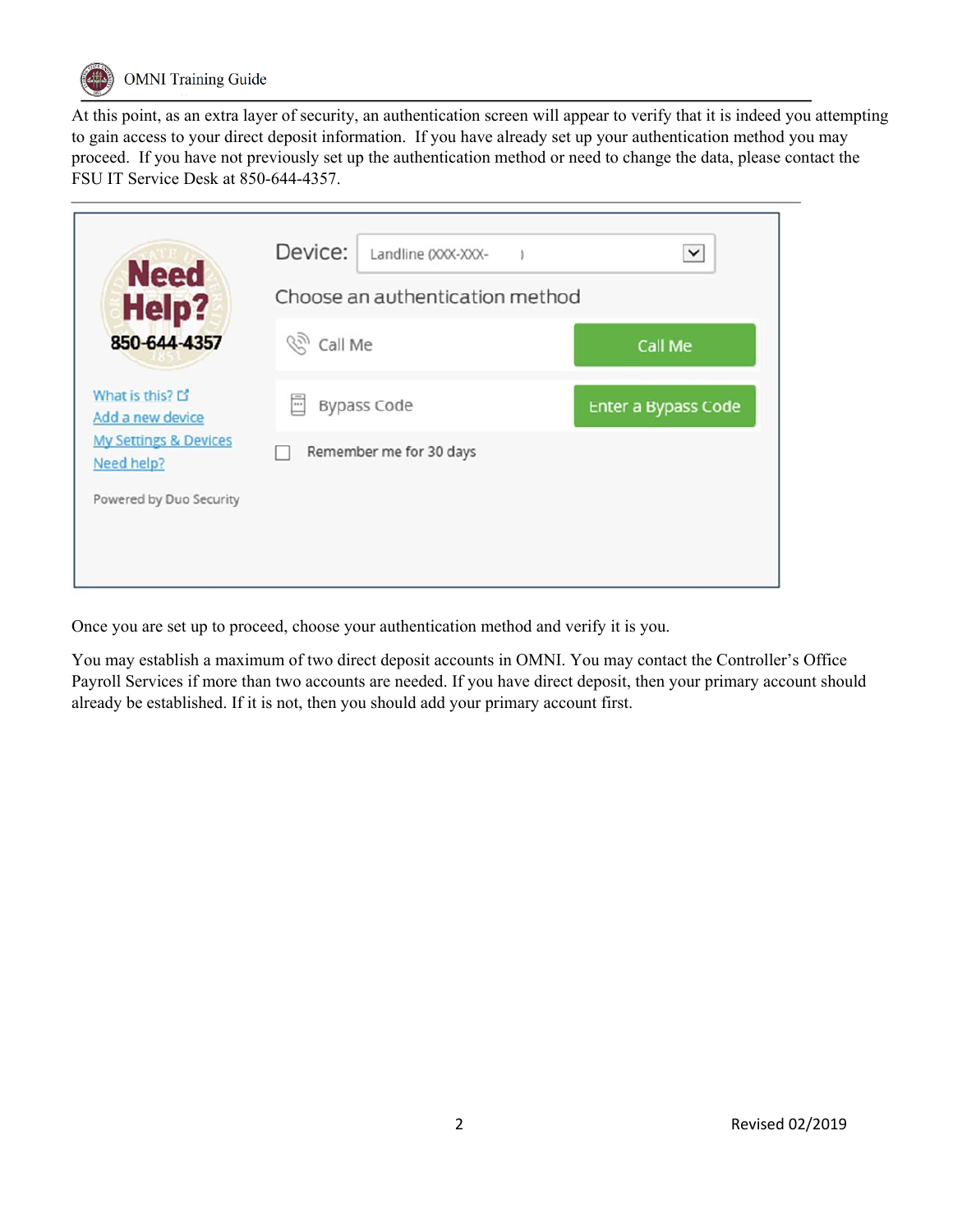

.

Read the Terms/Conditions of Direct Deposit and follow the instructions for entering the account information.

To add an account click on the "+" under Accounts.

|                                      |                        |                                                                                      |                                                                                                                                                                                   | Non-Production Environment: SQNAHR Hide                                                                                |                                                                                                                                                                                                                                                                                                            |                     |                                                                                                                                                                                                   |  |
|--------------------------------------|------------------------|--------------------------------------------------------------------------------------|-----------------------------------------------------------------------------------------------------------------------------------------------------------------------------------|------------------------------------------------------------------------------------------------------------------------|------------------------------------------------------------------------------------------------------------------------------------------------------------------------------------------------------------------------------------------------------------------------------------------------------------|---------------------|---------------------------------------------------------------------------------------------------------------------------------------------------------------------------------------------------|--|
| <b>&lt; Payroll and Compensation</b> |                        |                                                                                      |                                                                                                                                                                                   | <b>Payroll and Compensation</b>                                                                                        |                                                                                                                                                                                                                                                                                                            |                     | $Q = 152$                                                                                                                                                                                         |  |
| <b>EB</b> View Paycheck              |                        | <b>Direct Deposit</b>                                                                |                                                                                                                                                                                   |                                                                                                                        |                                                                                                                                                                                                                                                                                                            |                     |                                                                                                                                                                                                   |  |
| W-4 Tax Information                  | <b>Accounts</b><br>$+$ |                                                                                      |                                                                                                                                                                                   |                                                                                                                        |                                                                                                                                                                                                                                                                                                            |                     |                                                                                                                                                                                                   |  |
| W-2/W-2c Consent                     | Order                  | Nickname                                                                             | <b>Payment Method</b>                                                                                                                                                             | <b>Routing Number</b>                                                                                                  | <b>Account Number</b>                                                                                                                                                                                                                                                                                      | <b>Account Type</b> | <b>Amount/Percent</b>                                                                                                                                                                             |  |
| View W-2/W-2c Forms                  | Last                   | Checking999                                                                          | <b>Direct Deposit</b>                                                                                                                                                             | 063107                                                                                                                 | XXXXXX 32                                                                                                                                                                                                                                                                                                  | Checking            | Remaining Balance                                                                                                                                                                                 |  |
| Compensation History                 |                        |                                                                                      |                                                                                                                                                                                   |                                                                                                                        | debit entry in accordance with NACHA rules reversing a credit entry made in error, to my account at the named financial institution.                                                                                                                                                                       |                     | TERMS/CONDITIONS OF DIRECT DEPOSIT: By making electronic changes, I hereby authorize and request Florida State University to initiate credit entries and, if necessary, a                         |  |
| Voluntary Deductions                 |                        |                                                                                      | incapacity; (c) the financial institution; or (d) Florida State University.                                                                                                       |                                                                                                                        |                                                                                                                                                                                                                                                                                                            |                     | This direct deposit is to remain in effect until changed by: (a) me, either through employee self-service or in writing; (b) my legal representative, in case of my death or legal                |  |
| <b>Direct Deposit</b>                |                        |                                                                                      | will remain in effect until the option is cancelled.                                                                                                                              |                                                                                                                        | I further understand I am responsible for notifying FSU Payroll Services in writing if I transfer the full amount of my received direct deposit to a foreign bank account.<br>This is in accordance with NACHA rules to comply with the requirements of the Office of Foreign Assets Control (OFAC).       |                     | Any change made outside the self-service applications must be in writing and must occur in sufficient time to allow adequate time for the change to take effect. This election                    |  |
|                                      |                        |                                                                                      | made to the Controller, or the designated representative.                                                                                                                         |                                                                                                                        |                                                                                                                                                                                                                                                                                                            |                     | FSU POLICY: FSU allows employees to have maximum of two direct deposit accounts. If an employee requires more than two direct deposit accounts, a request is to be                                |  |
|                                      |                        |                                                                                      | You can have two direct deposit accounts. For multiple accounts:                                                                                                                  |                                                                                                                        |                                                                                                                                                                                                                                                                                                            |                     |                                                                                                                                                                                                   |  |
|                                      | 5. Save.               | 1. Enter the Deposit Type Balance first.<br>2. Do not enter an amount or percentage. |                                                                                                                                                                                   |                                                                                                                        | 3. Enter your bank ACH routing number (This number could be different than your checking routing number. Please contact your banking institution for the correct number.<br>4. Enter your Account Number. (This number should be your savings and/or checking account number; NOT your debit card number.) |                     |                                                                                                                                                                                                   |  |
|                                      |                        |                                                                                      | To add your SECOND ACCOUNT click on the Return to Direct Deposit hyperlink.                                                                                                       |                                                                                                                        |                                                                                                                                                                                                                                                                                                            |                     |                                                                                                                                                                                                   |  |
|                                      | 6. Save.               | 2. Add a Deposit Type of Amount or Percentage.                                       | 1. Click on the Add Account pushbutton, which will allow you to add account #2 information.<br>3. If you selected "Amount" in step 2, you will need to enter the specific amount. | 5. Enter your Account Number. (This number should be your savings and/or checking number; NOT your debit card number.) | 4. Enter your bank ACH routing number. (This number could be different from your checking routing number. Please contact your banking institution for the correct number.)                                                                                                                                 |                     |                                                                                                                                                                                                   |  |
|                                      |                        | bank account number, via e-mail.                                                     |                                                                                                                                                                                   |                                                                                                                        |                                                                                                                                                                                                                                                                                                            |                     | NOTE: If you need to delete your direct deposit information, please contact Payroll Services at 850-644-3813 or payroll@fsu.edu for assistance. Never send personal information, for example your |  |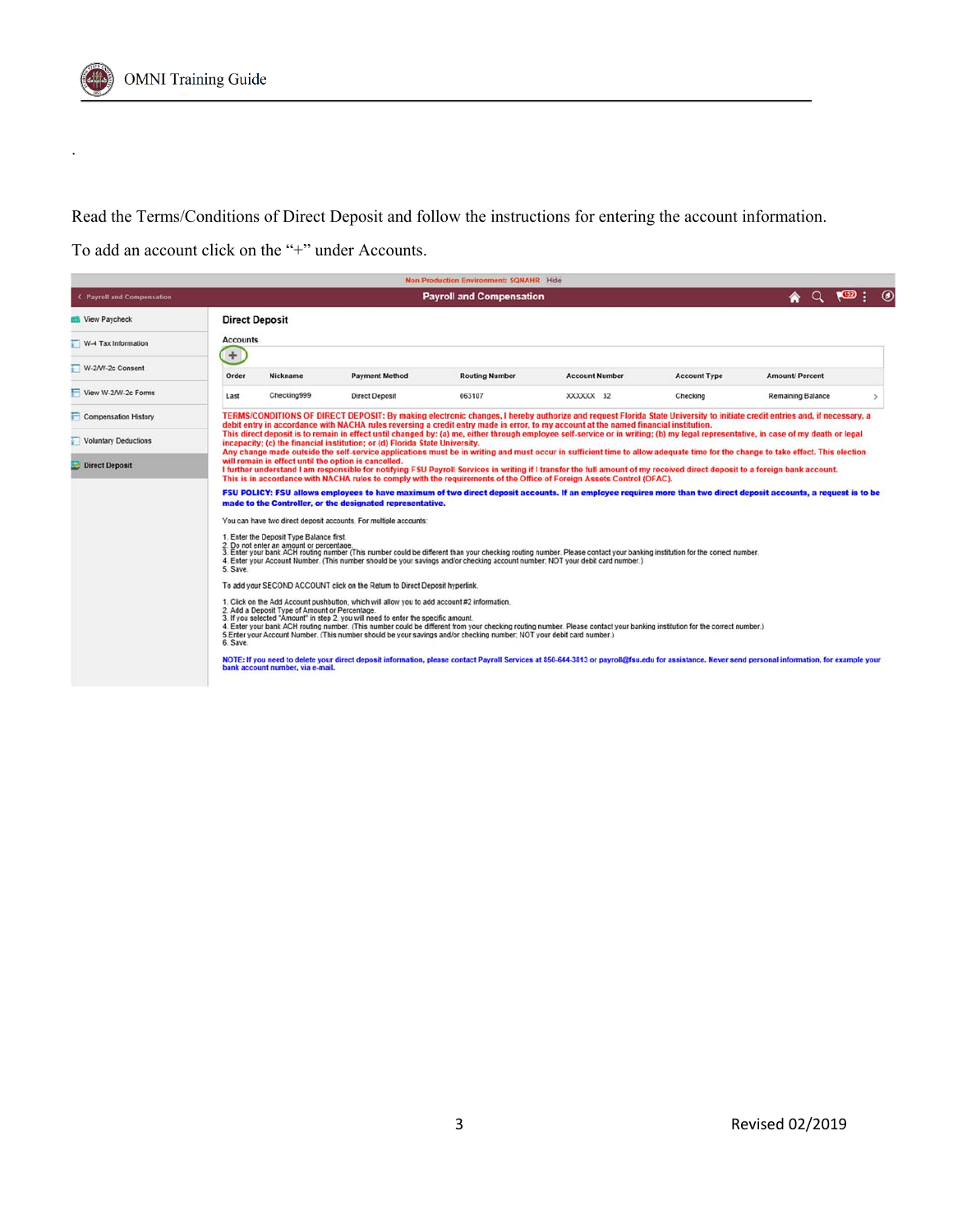

You must give the account a nickname, such as the name of the bank or type of account you will be adding (checking, savings or name of bank). The Payment Method will be Direct Deposit. Enter your routing number, account number, account type (checking or savings), the deposit type (amount, percent, or balance), amount/percentage that you will send to that account. If unsure of the routing and account numbers, please contact your financial institution for verification.

Your primary direct deposit must have a Deposit Type of "Balance of Net Pay." "Balance of Net Pay" should be used only for the primary account. Once you have entered your account information, click the Save button.

Note: Use deposit type of "percent" if you want a certain percentage of your total check to be deposited to a second account, and "amount" if you want to specify the amount that you would like to have deposited. Please note that if you use a percentage, the amount may fluctuate based upon your paycheck earnings.

| View Paycheck         | <b>Direct Deposit</b>                          |             |                                |                       |                       |                              |                                                            |               |
|-----------------------|------------------------------------------------|-------------|--------------------------------|-----------------------|-----------------------|------------------------------|------------------------------------------------------------|---------------|
| VV-4 Tax Information  | <b>Accounts</b>                                |             |                                |                       |                       |                              |                                                            |               |
|                       | ÷                                              |             |                                |                       |                       |                              |                                                            |               |
| W-2/W-2c Consent      | Order                                          | Nickname    | <b>Payment Method</b>          | <b>Routing Number</b> | <b>Account Number</b> | <b>Account Type</b>          | Amount/ Percent                                            |               |
| View W-2/W-2c Forms   | Last                                           | Checking999 | <b>Direct Deposit</b>          | 063107513             | XXXXXX0232            | Checking                     | Remaining Balance                                          | $\rightarrow$ |
| Compensation History  | <b>TERMS/CONDITIO</b><br>debit entry in acco   | Cancel      |                                | <b>Add Account</b>    |                       | Save<br>stitution.           | versity to initiate credit entries and, if necessary, a    |               |
| Voluntary Deductions  | This direct deposi<br>incapacity; (c) the      |             | *Nickname Bogus                |                       |                       |                              | legal representative, in case of my death or legal         |               |
|                       | Any change made                                |             |                                |                       |                       |                              | ate time for the change to take effect. This election      |               |
| <b>Direct Deposit</b> | will remain in effe<br>I further understal     |             | *Payment Method                | <b>Direct Deposit</b> | $\breve{ }$           |                              | d direct deposit to a foreign bank account.                |               |
|                       | This is in accorda                             | <b>Bank</b> |                                |                       |                       |                              |                                                            |               |
|                       | <b>FSU POLICY: FSU</b>                         |             |                                |                       |                       |                              | than two direct deposit accounts, a request is to be       |               |
|                       | made to the Con                                |             | Routing Number 263182545       |                       | $\bullet$             |                              |                                                            |               |
|                       | You can have two dir                           |             | <b>Account Number</b>          | 13245768              |                       |                              |                                                            |               |
|                       | 1. Enter the Deposit                           |             |                                |                       |                       |                              |                                                            |               |
|                       | 2. Do not enter an an<br>3. Enter your bank A  |             | Retype Account Number 13245768 |                       |                       | on for the correct number.   |                                                            |               |
|                       | 4. Enter your Accoun                           |             | <b>Pay Distribution</b>        |                       |                       |                              |                                                            |               |
|                       | 5. Save.                                       |             |                                |                       |                       |                              |                                                            |               |
|                       | To add your SECON                              |             | *Account Type                  | Savings               | $\check{}$            |                              |                                                            |               |
|                       | 1. Click on the Add A                          |             | *Deposit Type                  | Amount                | $\blacktriangledown$  |                              |                                                            |               |
|                       | 2. Add a Deposit Typ<br>3. If you selected "Ar |             |                                |                       |                       |                              |                                                            |               |
|                       | 4. Enter your bank A                           |             | Amount 50.00                   |                       |                       | ion for the correct number.) |                                                            |               |
|                       | 5.Enter your Account<br>6. Save.               |             |                                |                       |                       |                              |                                                            |               |
|                       | NOTE: If you need t                            |             |                                |                       |                       |                              | istance. Never send personal information, for example your |               |
|                       | bank account numl                              |             |                                |                       |                       |                              |                                                            |               |
|                       |                                                |             |                                |                       |                       |                              |                                                            |               |
|                       |                                                |             |                                |                       |                       |                              |                                                            |               |
|                       |                                                |             |                                |                       |                       |                              |                                                            |               |

Review your changes. If the information is not what was intended, make any needed changes to your direct deposit information. Click the arrow in the row you wish to make a change. A box will appear allowing the information to be edited.

#### **Direct Deposit**

| <b>Accounts</b> |              |                       |                       |                       |                     |                          |  |
|-----------------|--------------|-----------------------|-----------------------|-----------------------|---------------------|--------------------------|--|
|                 |              |                       |                       |                       |                     |                          |  |
| Order           | Nickname     | <b>Payment Method</b> | <b>Routing Number</b> | <b>Account Number</b> | <b>Account Type</b> | <b>Amount/Percent</b>    |  |
|                 | <b>Bogus</b> | <b>Direct Deposit</b> | 2631                  | XXXX57                | Savings             | \$50.00                  |  |
| Last            | Checking999  | <b>Direct Deposit</b> | 0631                  | XXXXX<br>12           | Checking            | <b>Remaining Balance</b> |  |

TERMS/CONDITIONS OF DIRECT DEPOSIT: By making electronic changes, I hereby authorize and request Florida State University to initiate credit entries and, if necessary, a debit entry in accordance with NACHA rules reversing a credit entry made in error, to my account at the named financial institution This direct deposit is to remain in effect until changed by: (a) me, either through employee self-service or in writing; (b) my legal representative, in case of my death or legal

incapacity; (c) the financial institution; or (d) Florida State University. Any change made outside the self-service applications must be in writing and must occur in sufficient time to allow adequate time for the change to take effect. This election

will remain in effect until the option is cancelled.<br>I further understand I am responsible for notifying FSU Payroll Services in writing if I transfer the full amount of my received direct deposit to a foreign bank account This is in accordance with NACHA rules to comply with the requirements of the Office of Foreign Assets Control (OFAC).